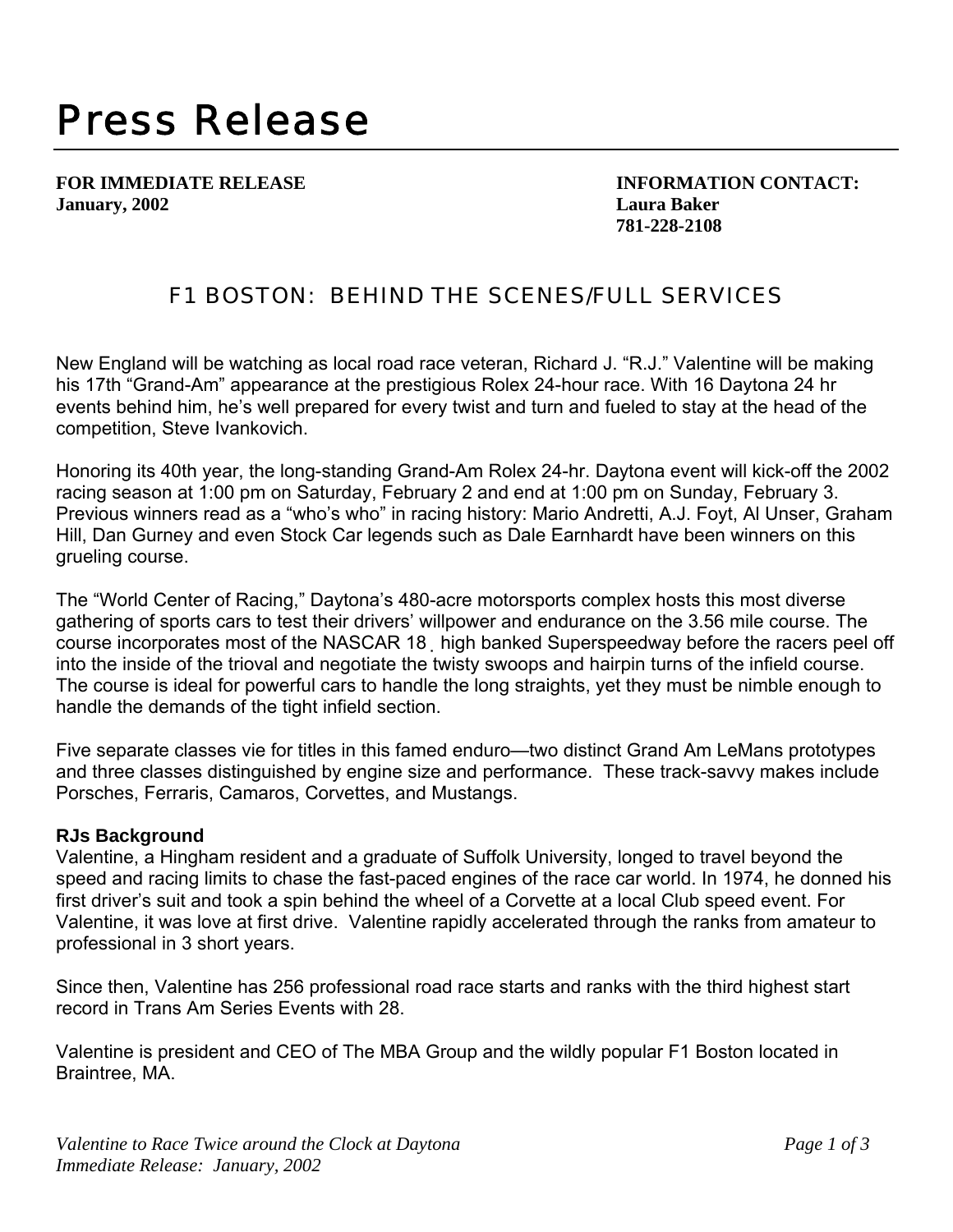This year, he's teaming up with Gerry Green, Somerset, NJ, and the Skip Barber School's chief instructor and Harvard, MA native, Rick DiLorio. They will compete in Spencer Pumpelly's Porsche GT3-R, a factory built race car that resembles the street Porsche 911, but is a fully modified race car built in Germany.

The engine is a 3.6 litre water-cooled flat 6 which produces 450 horsepower utilizing the 43.9mm intake restrictor. The redline is 8600 rpm. The car weighs 2450 without the driver or fuel and top speeds at Daytona will approach 180 mph. The car has six-speed transmission, 12" wide racing tires, a complete data acquisition package, and 14" brakes to help it stop.

Valentine exudes enthusiasm for the car—and team's—potential. "This team and car is geared to win! With two years of successful results already in-hand in the Grand Am series, we definitely are an odds-on favorite for a win!'

You can cheer on Valentine and his talented team while watching The Grand-Am Rolex 24-hr. on the edge of your seat-LIVE! -on *Speedvision*.

## **OPTIONAL DAYTONA FACTS:**

Superspeedway 2.5-mile trioval 40 feet wide with 12- to 30-foot apron

Turns Banking: 31 degrees Length: 3,000 feet Radius: 1,000 feet

**Trioval** Banking: 18 degrees (at start/finish line)

**Frontstretch** Chute length: 1,900 feet (from turn to middle of trioval) Total length: 3,800 feet Banking: Minimal for drainage only

**Backstretch** Length: 3,000 feet

Banking: Minimal for drainage only

Pit Road Length: 1,600 feet Width: 50 feet

Garage Area 7 garages with 82 stalls (spaces for 164 cars)